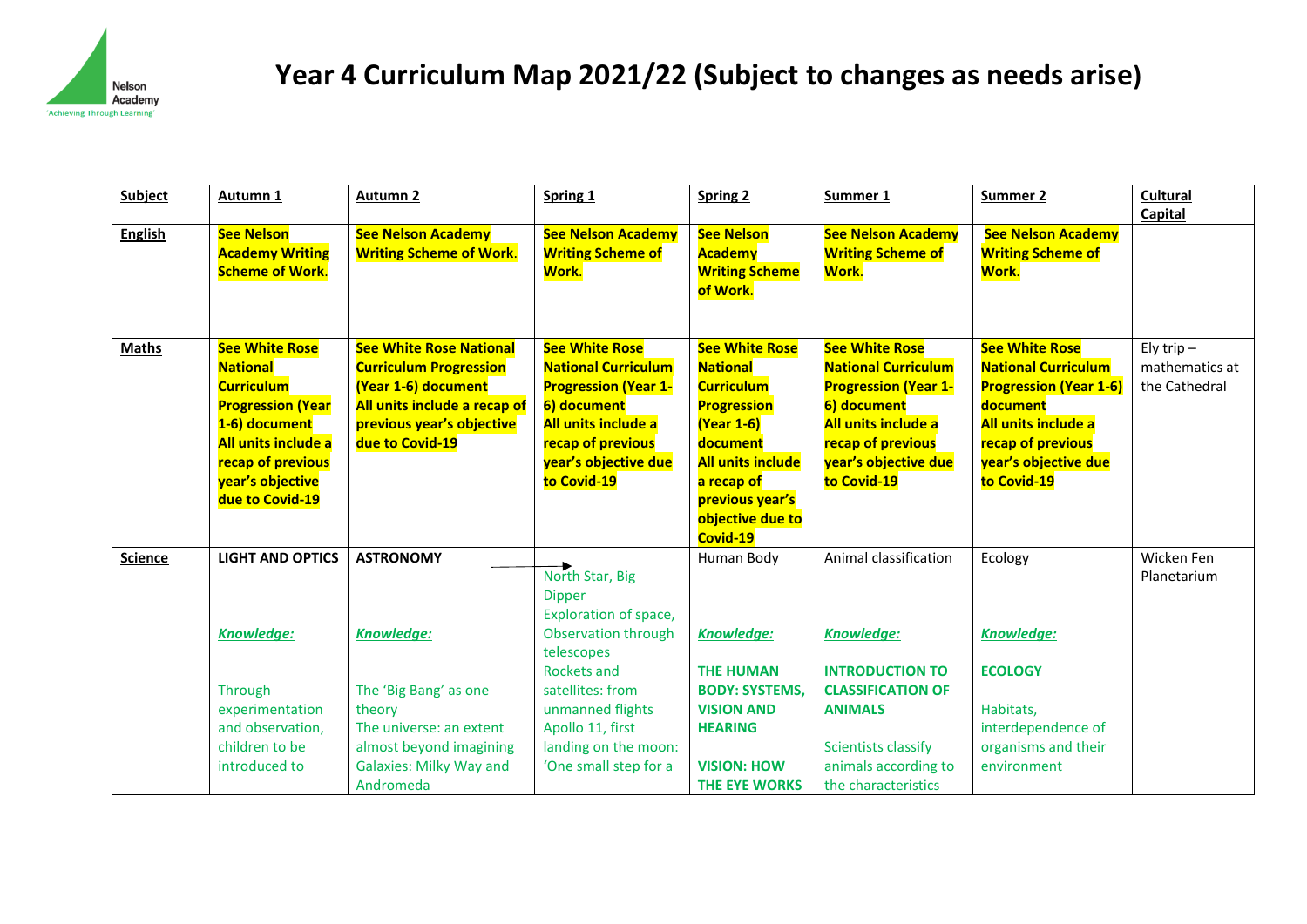

| some of the basic      | Our solar system                    | man, one giant leap |                       | they share, for        | The concept of a        |  |
|------------------------|-------------------------------------|---------------------|-----------------------|------------------------|-------------------------|--|
| physical               | Sun: source of energy               | for mankind'        | Parts of the eye:     | example:               | 'balance of nature'     |  |
| phenomena of           | (heat and light)                    | Space shuttle       | cornea, iris and      | Cold-blooded or        | (constantly changing,   |  |
| light, with            | The nine planets: Mercury,          |                     | pupil, lens, retina   | warm-blooded           | not a static condition) |  |
| associated             | Venus, Earth, Mars,                 |                     | Optic nerve           | Vertebrates (have      | The food chain:         |  |
| vocabulary.            | Jupiter, Saturn, Uranus,            |                     | <b>Farsighted and</b> | backbones and          | producers,              |  |
| The speed of light:    | Neptune, Pluto [Note that,          |                     | near-sighted          | internal skeletons) or | consumers,              |  |
| light travels at an    | in 2006, Pluto was                  |                     |                       | invertebrates (do not  | decomposers             |  |
| amazingly high         | classified as a dwarf               |                     | <b>HEARING: HOW</b>   | have backbone or       | Ecosystems: how they    |  |
| speed.                 | planet]                             |                     | <b>THE EAR WORKS</b>  | internal skeletons)    | can be affected by      |  |
| Light travels in       | Planetary motion: orbit             |                     |                       | Different classes of   | changes in              |  |
| straight lines (as     | and rotation                        |                     | Sound as              | vertebrates            | environment (for        |  |
| can be                 | How day and night on                |                     | vibration             | Children should        | example, rainfall, food |  |
| demonstrated by        | Earth are caused by the             |                     | Outer ear, ear        | become familiar with   | supply, etc.) and by    |  |
| forming shadows).      | Earth's rotation                    |                     | canal                 | examples of animals    | man-made changes        |  |
| <b>Transparent and</b> | Sunrise in the east and             |                     | Eardrum               | in each class and      | Fossils and how they    |  |
| opaque objects         | sunset in the west                  |                     | Three tiny bones      | some basic             | can tell us about the   |  |
| Reflection             | How the seasons are                 |                     | (hammer, anvil        | characteristics of     | environment long ago    |  |
| Mirrors: plane,        | caused by the Earth's orbit         |                     | and stirrup) pass     | each class, such as:   | Man-made threats to     |  |
| concave, convex        | around the sun, tilt of the         |                     | vibrations to the     | Fish: aquatic animals, | the environment         |  |
| Use of mirrors in      | Earth's axis                        |                     | cochlea               | breath through gills,  | Air pollution:          |  |
| telescopes and         | Gravity, gravitational pull         |                     | <b>Auditory nerve</b> | cold-blooded, most     | emissions, smog         |  |
| some microscopes       | Gravitational pull of the           |                     |                       | have scales, most      | Water pollution:        |  |
| The spectrum: use      | moon (and to a lesser               |                     |                       | develop from eggs      | industrial waste, run-  |  |
| a prism to             | degree, the sun) causes             |                     |                       | that the female lays   | off from farming        |  |
| demonstrate that       | ocean tides on Earth                |                     |                       | outside her body       | Measures we can take    |  |
| white light is made    | <b>Gravitational pull of 'black</b> |                     |                       | Amphibians: live part  | to protect the          |  |
| up of a spectrum       | holes' prevents light from          |                     |                       | of their life cycle in | environment (for        |  |
| of colours.            | escaping                            |                     |                       | water and part on      | example,                |  |
| Lenses can be used     | Asteroids, meteors                  |                     |                       | land, have gills when  | conservation,           |  |
| for magnifying and     | ('shooting stars'), comets,         |                     |                       | young, later           | recycling)              |  |
| bending light (as in   | <b>Halley's Comet</b>               |                     |                       | develop lungs, cold-   |                         |  |
| magnifying glass,      | How an eclipse happens              |                     |                       | blooded, usually have  |                         |  |
|                        | <b>Stars and constellations</b>     |                     |                       | moist skin             |                         |  |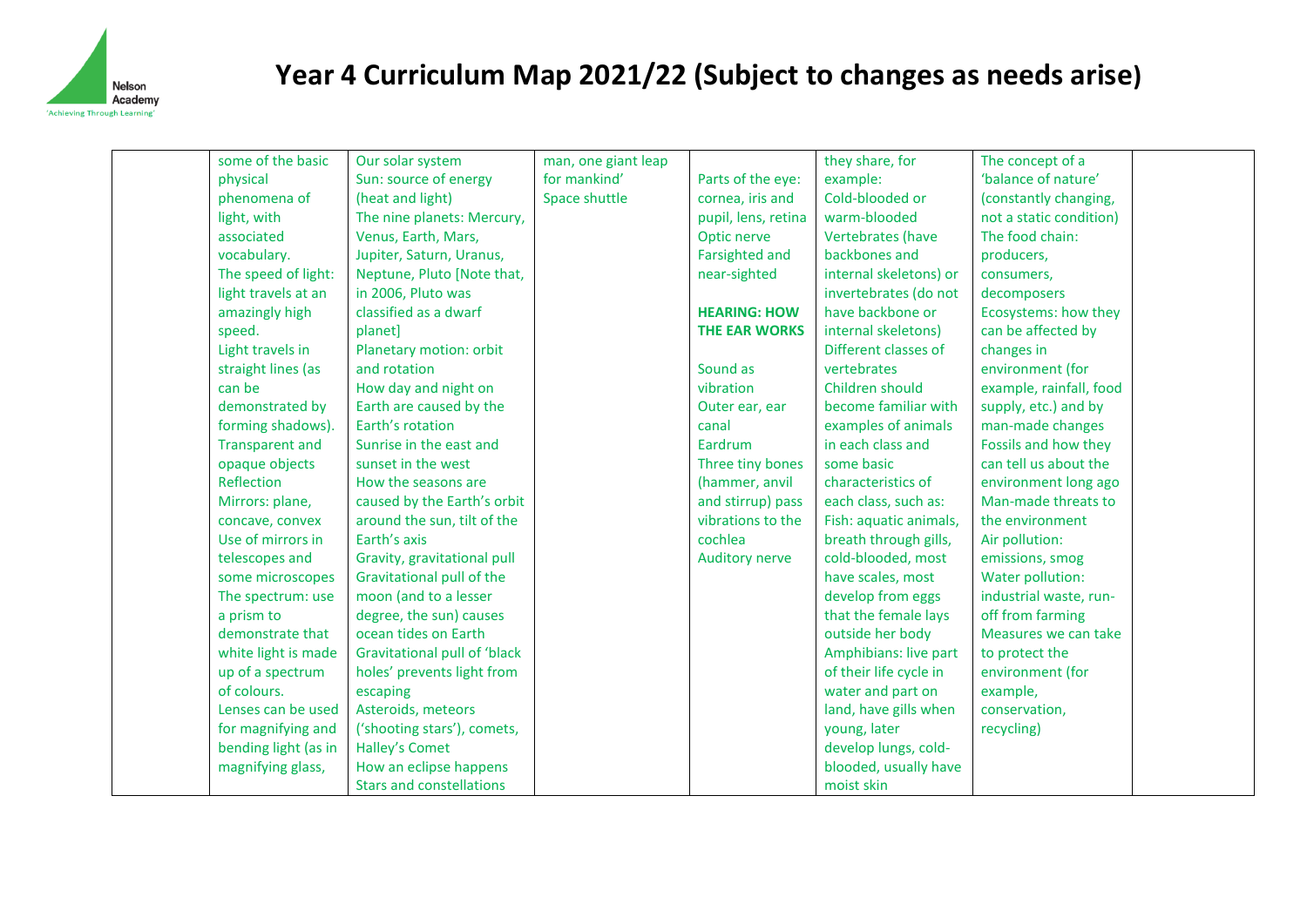

| microscope,               | Orienteering (finding your     | Reptiles: hatch from   |  |
|---------------------------|--------------------------------|------------------------|--|
| camera,                   | way) by using North Star,      | eggs, cold-blooded,    |  |
| telescope,                | <b>Big Dipper</b>              | have dry, thick, scaly |  |
| binoculars).              | Exploration of space,          | skin                   |  |
|                           | Observation through            | Birds: warm-blooded,   |  |
| <b>SOUND</b>              | telescopes                     | most can fly, have     |  |
|                           | <b>Rockets and satellites:</b> | feathers and wings,    |  |
| Through                   | from unmanned flights          | most build nests,      |  |
| experimentation           | Apollo 11, first landing on    | hatch from eggs,       |  |
| and observation,          | the moon: 'One small step      | most baby birds must   |  |
| children to be            | for a man, one giant leap      | be fed by parents and  |  |
| introduced to             | for mankind'                   | cared for until they   |  |
| some of the basic         | Space shuttle                  | can survive on their   |  |
| physical                  |                                | own (though            |  |
| phenomena of              |                                | some, like baby        |  |
| sound, with               |                                | chickens and quail,    |  |
| associated                |                                | can search for food a  |  |
| vocabulary.               |                                | few hours after        |  |
|                           |                                | hatching)              |  |
| Sound is caused by        |                                | Mammals: warm-         |  |
| an object vibrating       |                                | blooded, have hair on  |  |
| rapidly.                  |                                | their bodies, parents  |  |
| Sounds travel             |                                | care for the young,    |  |
| through solids,           |                                | females produce        |  |
| liquids and gases.        |                                | milk for their babies, |  |
| Sound waves are           |                                | breathe through        |  |
| much slower than          |                                | lungs, most are        |  |
| light waves.              |                                | terrestrial (live on   |  |
| Speed of sound:           |                                | land) though some      |  |
| Concorde                  |                                | are aquatic            |  |
| <b>Qualities of sound</b> |                                |                        |  |
| Pitch: high or low,       |                                |                        |  |
| faster vibrations =       |                                |                        |  |
| higher pitch,             |                                |                        |  |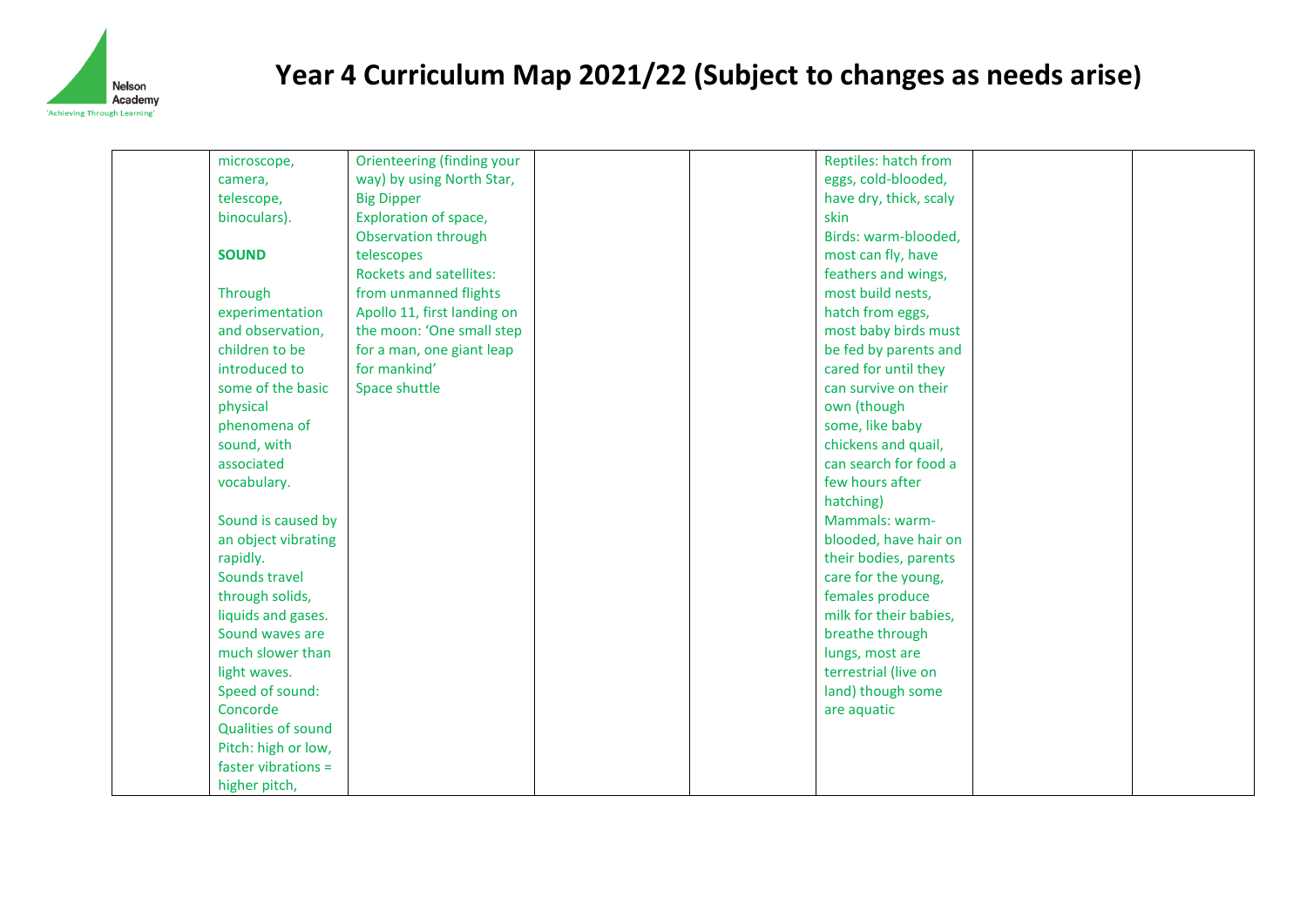

|           | slower vibrations $=$  |                                     |                                    |                   |                           |                   |                   |
|-----------|------------------------|-------------------------------------|------------------------------------|-------------------|---------------------------|-------------------|-------------------|
|           | lower pitch            |                                     |                                    |                   |                           |                   |                   |
|           | Intensity: loudness    |                                     |                                    |                   |                           |                   |                   |
|           | and quietness          |                                     |                                    |                   |                           |                   |                   |
|           | Human voice            |                                     |                                    |                   |                           |                   |                   |
|           | Larynx (voice box)     |                                     |                                    |                   |                           |                   |                   |
|           | <b>Vibrating vocal</b> |                                     |                                    |                   |                           |                   |                   |
|           | chords: longer,        |                                     |                                    |                   |                           |                   |                   |
|           | thicker vocal          |                                     |                                    |                   |                           |                   |                   |
|           | chords create          |                                     |                                    |                   |                           |                   |                   |
|           | lower, deeper          |                                     |                                    |                   |                           |                   |                   |
|           | voices                 |                                     |                                    |                   |                           |                   |                   |
|           | Sound and how          |                                     |                                    |                   |                           |                   |                   |
|           | the human ear          |                                     |                                    |                   |                           |                   |                   |
|           | works                  |                                     |                                    |                   |                           |                   |                   |
|           | Protecting your        |                                     |                                    |                   |                           |                   |                   |
|           | hearing                |                                     |                                    |                   |                           |                   |                   |
| Geography | <b>Spatial Sense</b>   | UK Geography                        | Eastern Europe                     | Eastern Europe    | Mediterranean             | Mediterranean     | Downham Trip      |
|           |                        |                                     |                                    |                   |                           |                   |                   |
|           | *local area study      | *London and Norfolk                 | *map work and                      | Physical          | Climate                   | Country study     | European          |
|           |                        | study                               | culture (relevant to               | Geography         |                           |                   | festival          |
|           | <b>Knowledge:</b>      |                                     | cohort)                            |                   | Knowledge:                | <b>Knowledge:</b> | Bulgarian         |
|           |                        | <b>Knowledge:</b>                   |                                    | <b>Knowledge:</b> |                           |                   | national day      |
|           | Draw maps of the       |                                     | <b>Knowledge:</b>                  |                   | <b>GEOGRAPHY OF</b>       |                   |                   |
|           | local area using       | Pupils will study each              |                                    |                   | <b>MEDITERRANEAN</b>      |                   | <b>Knowledge:</b> |
|           | symbols and a key.     | region of the UK including:         |                                    |                   | <b>EUROPE (SOUTHERN-</b>  |                   |                   |
|           | For example,           | climate, landscape,                 | <b>ALBANIA,</b>                    |                   | <b>FRANCE, PORTUGAL,</b>  |                   |                   |
|           | pupils draw a map      | resources, ecosystems,              | <b>AZERBAIJAN,</b>                 |                   | <b>SPAIN, ITALY,</b>      |                   |                   |
|           | of their route to      | population distribution,            | <b>BULGARIA, CZECH</b>             |                   | <b>GREECE, MALTA,</b>     |                   |                   |
|           | school.                | people, cultural practices,         | <b>REPUBLIC, CROATIA,</b>          |                   | <b>CYPRUS)</b>            |                   |                   |
|           | Use the points of      | economic activities,                | <b>ESTONIA, GEORGIA,</b>           |                   |                           |                   |                   |
|           | the compass:           | political status (Scotland,         | HUNGARY, KOSOVO,                   |                   | The climate of            |                   |                   |
|           | north, south, east,    | <b>Wales and Northern</b>           | LATVIA, LITHUANIA,                 |                   | Europe: A                 |                   |                   |
|           | west.                  | Ireland) and places of<br>interest. | POLAND, ROMANIA,<br><b>UKRAINE</b> |                   | Mediterranean<br>climate. |                   |                   |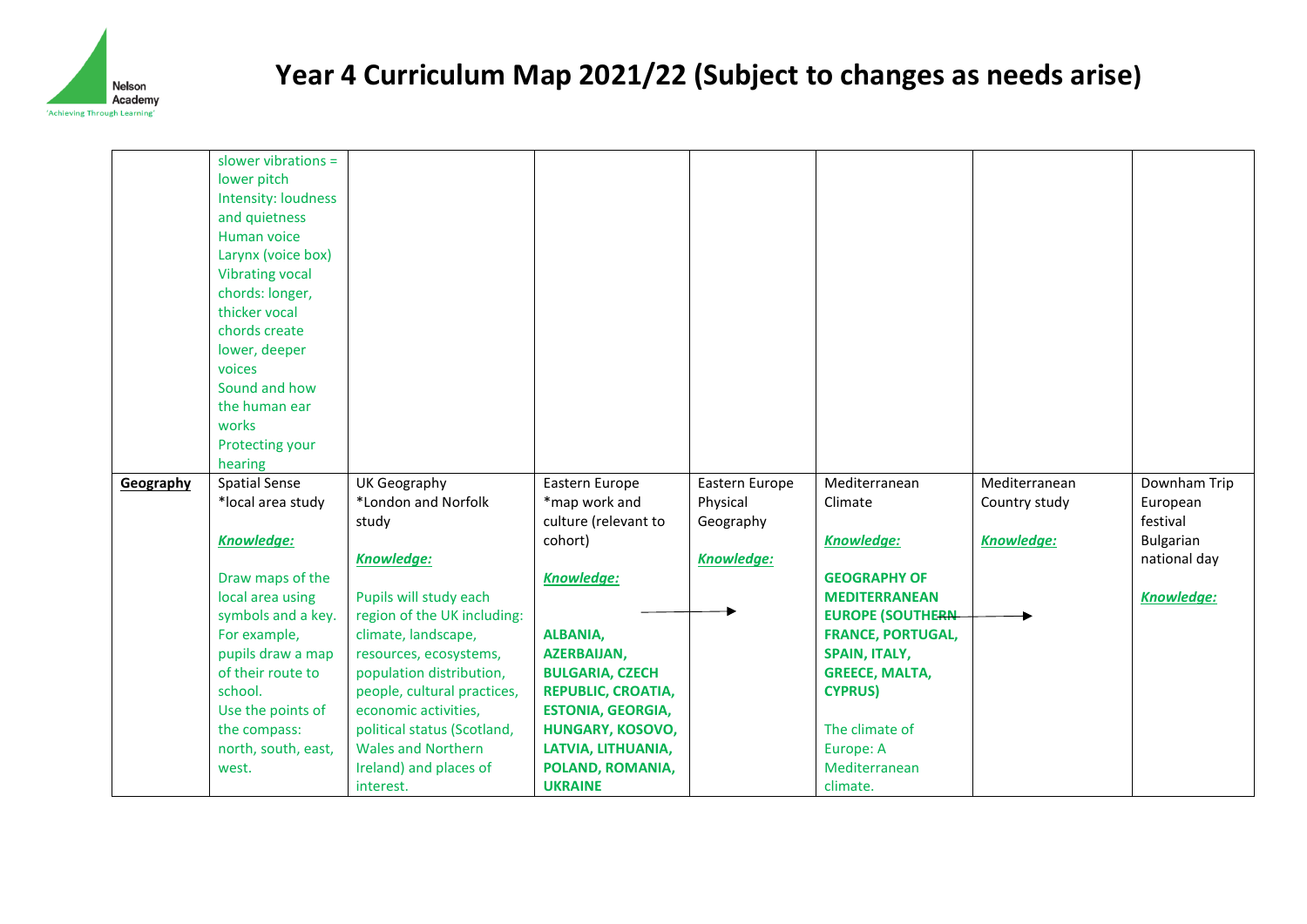

|                | Review scale and     |                              |                                  | Landscape              |                 |
|----------------|----------------------|------------------------------|----------------------------------|------------------------|-----------------|
|                | discuss how they     | <b>LONDON AND THE SOUTH</b>  | Russia: borders China            | Alpine mountain        |                 |
|                | will show this on    | <b>EAST</b>                  | in the East and                  | system (Sierra         |                 |
|                | their maps.          |                              | Finland in the West,             | Nevada, Pyrenees,      |                 |
|                | Identify changes to  | Greater London, Surrey,      | Ural mountains, Ural             | Alps, Balkans)         |                 |
|                | a locality over      | East Sussex, West Sussex,    | river, Moscow, St                | Coastline, islands and |                 |
|                | time, sequence of    | Kent, Berkshire,             | Petersburg                       | beaches                |                 |
|                | change, and          | Buckinghamshire,             | The Baltic Countries:            | <b>Turkey</b>          |                 |
|                | spread or growth.    | Hertfordshire,               | Latvia, Lithuania,               | Gateway to the         |                 |
|                | For example, study   | Oxfordshire, Isle of Wight   | <b>Estonia and Poland</b>        | Middle East,           |                 |
|                | aerial photographs   | Transport, River Thames,     | The Balkan Countries:            | Istanbul, Bosphorus.   |                 |
|                | of a local place     | <b>Houses of Parliament,</b> | Croatia, Albania,                | <b>Settlements</b>     |                 |
|                | taken in different   | Tower Bridge, St Paul's      | Bosnia-Herzegovina,              | Lisbon, Madrid,        |                 |
|                | years.               | Cathedral.                   | <b>Bulgaria and Kosovo</b>       | Rome, Milan, Venice,   |                 |
|                | Use an atlas and     | <b>Buckingham Palace,</b>    | Landscape: lowlands              | Athens.                |                 |
|                | online resources to  | Thames Barrier, Dover,       | and river valleys                |                        |                 |
|                | find geographical    | Channel Tunnel, Battle of    | (Danube, Dniester),              |                        |                 |
|                | information.         | Hastings, Brighton,          | <b>Balkan Mountains</b>          |                        |                 |
|                | On a globe,          | Southampton and              |                                  |                        |                 |
|                | identify the tropics | Portsmouth                   |                                  |                        |                 |
|                | of Cancer and        |                              |                                  |                        |                 |
|                | Capricorn and        |                              |                                  |                        |                 |
|                | understand their     | <b>NORTHERN IRELAND</b>      |                                  |                        |                 |
|                | significance.        |                              |                                  |                        |                 |
|                |                      | Part of the UK, separate     |                                  |                        |                 |
|                |                      | from the Republic of         |                                  |                        |                 |
|                |                      | Ireland                      |                                  |                        |                 |
|                |                      | (Ring of Gullion), peat      |                                  |                        |                 |
|                |                      | bogs, Giant's Causeway,      |                                  |                        |                 |
|                |                      | Glens, Belfast,              |                                  |                        |                 |
|                |                      | Londonderry, Gaelic, ship    |                                  |                        |                 |
|                |                      | building, farmland, dairy    |                                  |                        |                 |
| <b>History</b> | Monarchs of the      | Union of the Crown.          | Civil war execution of Charles I | Plague, Fire of London | Trip to Ely     |
|                | House of Stuart      | Gunpowder plot.              | <b>Restoration politics</b>      |                        | (history focus) |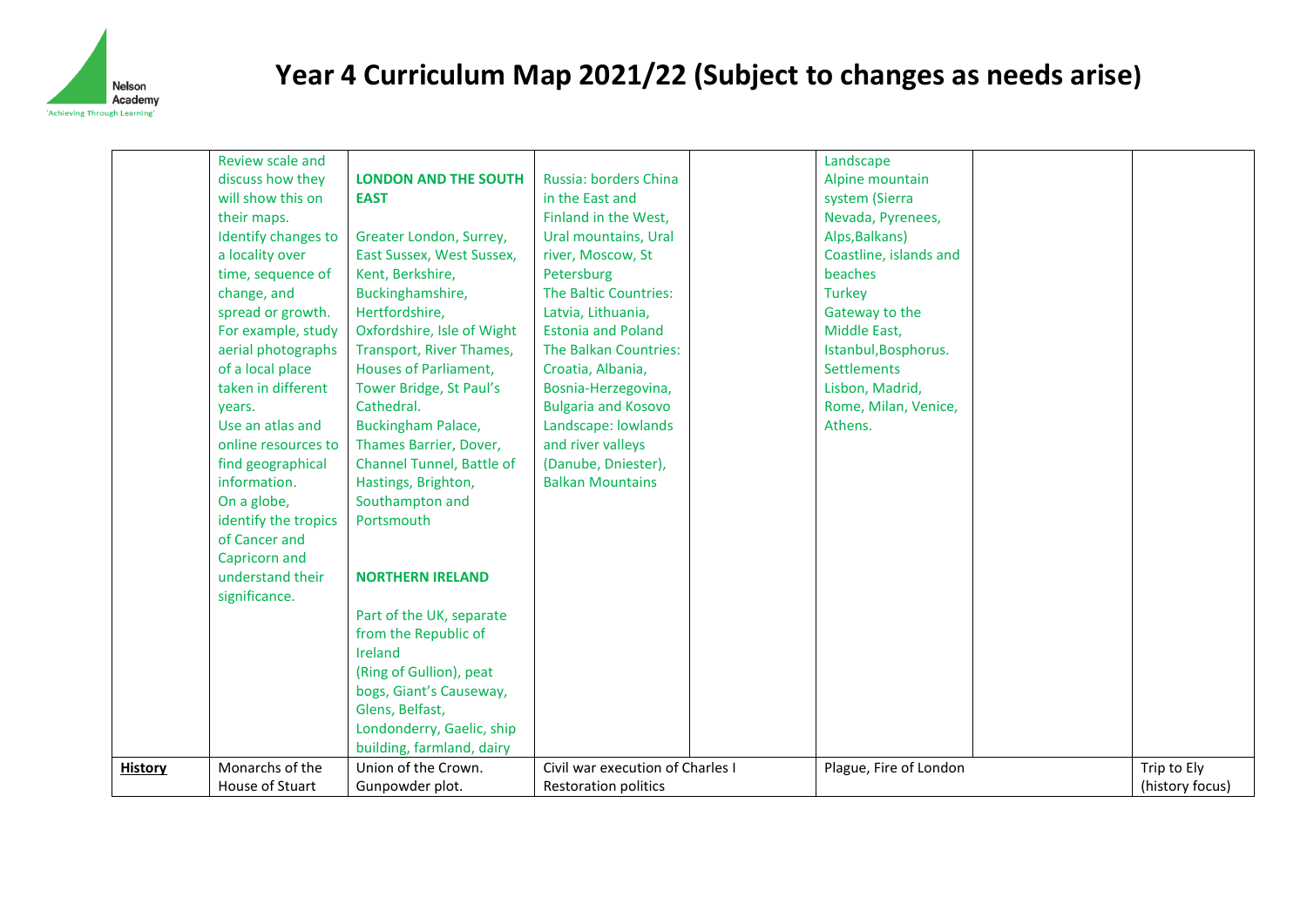

|                    |                             |                                           | <b>Knowledge:</b>                               |  |
|--------------------|-----------------------------|-------------------------------------------|-------------------------------------------------|--|
| <b>Knowledge:</b>  | <b>Knowledge:</b>           | Knowledge:                                |                                                 |  |
|                    |                             |                                           | Outbreak of plague in London during very hot    |  |
|                    |                             | <b>LEAD-UP TO THE CIVIL WAR</b>           | summer                                          |  |
| <b>MONARCHS OF</b> | King of Scots as James VI   |                                           | Nearly 100,000 die before cold weather in       |  |
| THE HOUSE OF       | from 1567                   | Charles confronts parliament, 1641        | October kills it off                            |  |
| <b>STUART</b>      | King of England and         | Charles forcibly enters parliament to     |                                                 |  |
|                    | Ireland as James I from the | arrest five members                       | THE GREAT FIRE OF LONDON                        |  |
| King of Scots as   | union of the English and    | Parliament refuses; Charles left          |                                                 |  |
| James VI from      | Scottish crowns on 24       | powerless                                 | Fire breaks out in Pudding Lane on 2            |  |
| 1567               | March, 1603                 | Charles flees London; Parliament in       | September 1666                                  |  |
| King of England    | Belief in the Divine Right  | control of London                         | By the time it is extinguished five days later, |  |
| and Ireland as     | of Kings                    |                                           | more than three quarters of the City has been   |  |
| James I from the   | Gunpowder Plot, 1605        | <b>THE CIVIL WAR</b>                      | destroyed                                       |  |
| union of the       | Parliament unwilling to     |                                           | Christopher Wren and d Robert Hooke in          |  |
| <b>English and</b> | grant the King money;       | In general, cities and the Royal Navy     | charge of rebuilding. Wren designs many new     |  |
| Scottish crowns on | dissolved by the King       | supported Parliament; rural communities   | churches and St Paul's Cathedral                |  |
| 24 March, 1603     |                             | supported the King                        |                                                 |  |
|                    |                             | Roundheads (Parliamentarians) and         |                                                 |  |
|                    |                             | <b>Cavaliers (Royalists)</b>              |                                                 |  |
|                    |                             | Edgehill, 1642; Charles withdraws to      |                                                 |  |
|                    |                             | Oxford                                    |                                                 |  |
|                    |                             | Battle of Marston Moor, 1644, victory for |                                                 |  |
|                    |                             | Parliamentarians                          |                                                 |  |
|                    |                             | New Model Army; first permanent           |                                                 |  |
|                    |                             | national standing army in Britain         |                                                 |  |
|                    |                             | <b>Oliver Cromwell</b>                    |                                                 |  |
|                    |                             | The Rump Parliament                       |                                                 |  |
|                    |                             | THE TRIAL AND EXECUTION OF CHARLES        |                                                 |  |
|                    |                             |                                           |                                                 |  |
|                    |                             |                                           |                                                 |  |
|                    |                             | Beheaded on the 30th January, 1649        |                                                 |  |
|                    |                             | Charles II proclaimed King in Scotland    |                                                 |  |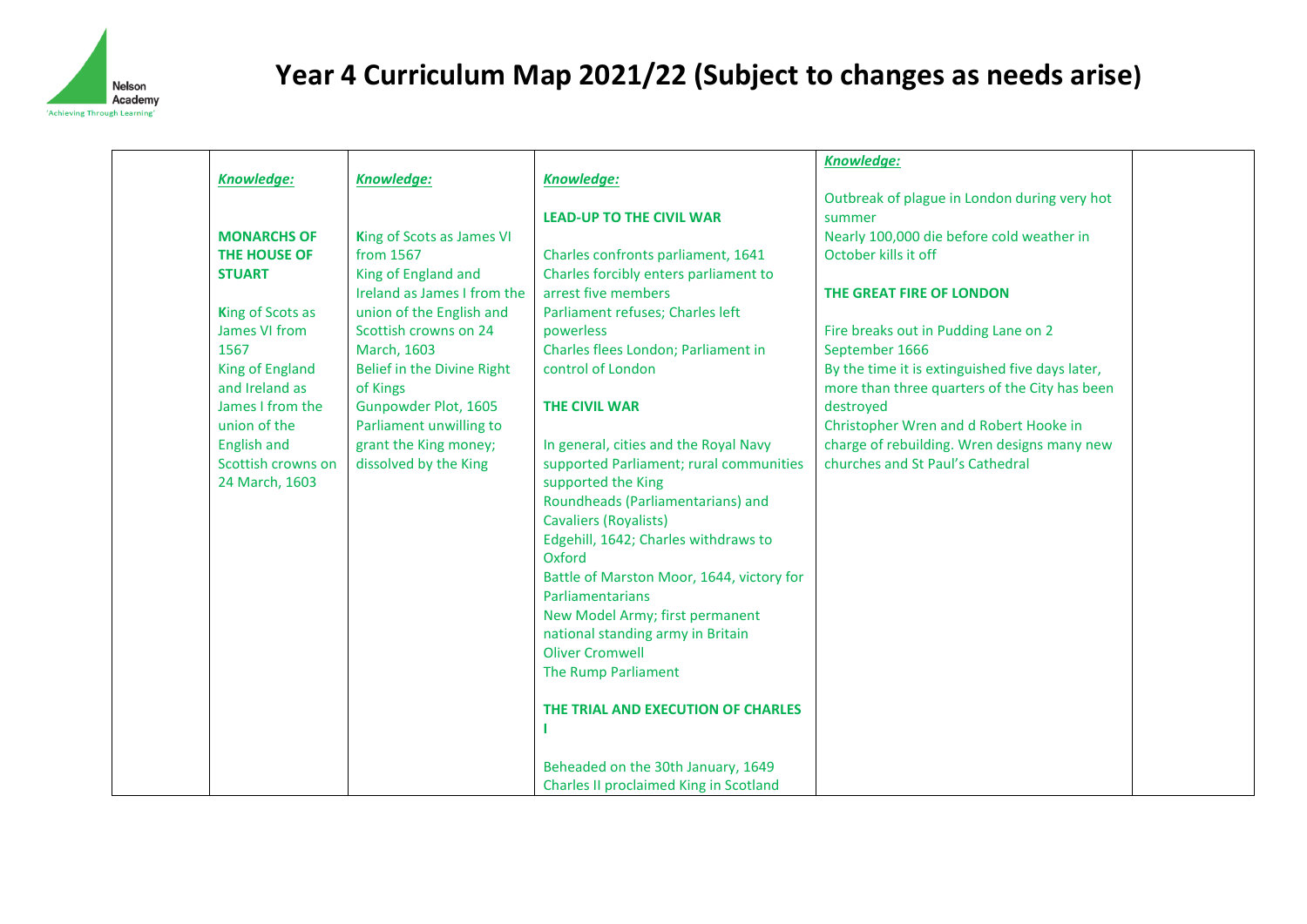

|                    |                 |                           | Battle of Worcester; Charles escaped to<br>France<br>THE COMMONWEALTH, 1649-1660<br>An Act declaring England to be a<br>Commonwealth was passed<br>Oliver Cromwell's Protectorate, 1653;<br><b>Rump Parliament dissolved</b><br>Cromwell becomes Lord Protector in<br>December 1653<br>Son Richard becomes Lord Protector in<br>1658<br>Knowledge:<br><b>Overthrow of Richard Cromwell</b><br>Parliament invites Charles II to return<br>from France<br>Charles crowned King in London. |                         |                        |                       |
|--------------------|-----------------|---------------------------|-----------------------------------------------------------------------------------------------------------------------------------------------------------------------------------------------------------------------------------------------------------------------------------------------------------------------------------------------------------------------------------------------------------------------------------------------------------------------------------------|-------------------------|------------------------|-----------------------|
| <b>Visual arts</b> | Portraits       | Portraits                 | Needlework/ cross                                                                                                                                                                                                                                                                                                                                                                                                                                                                       | Monuments (link to      | Space (2D and 3D)      | <b>West Norfolk</b>   |
| DT                 | Light and shade | Light and shade continued | stitch/ Weaving                                                                                                                                                                                                                                                                                                                                                                                                                                                                         | London and the          |                        | Artists Assoc.        |
|                    | DT pneumatics   |                           |                                                                                                                                                                                                                                                                                                                                                                                                                                                                                         | Stuarts)                | <b>Knowledge:</b>      | London -<br>monuments |
|                    | Knowledge:      |                           | <b>Knowledge:</b>                                                                                                                                                                                                                                                                                                                                                                                                                                                                       | <b>DT Bread making</b>  | <b>Understand the</b>  |                       |
|                    |                 |                           |                                                                                                                                                                                                                                                                                                                                                                                                                                                                                         | linked to GFOL          | following terms: two-  |                       |
|                    |                 |                           | Understand the basic                                                                                                                                                                                                                                                                                                                                                                                                                                                                    |                         | dimensional (height,   |                       |
|                    | The generally   |                           | principles of sewing                                                                                                                                                                                                                                                                                                                                                                                                                                                                    | <b>Knowledge:</b>       | width), and three-     |                       |
|                    | recognised      |                           | techniques. Children                                                                                                                                                                                                                                                                                                                                                                                                                                                                    |                         | dimensional (height,   |                       |
|                    | elements of art |                           | can experiment with                                                                                                                                                                                                                                                                                                                                                                                                                                                                     | [Cross-curricular links | width, depth). [Note:  |                       |
|                    | include line,   |                           | making their                                                                                                                                                                                                                                                                                                                                                                                                                                                                            | with Year 4 World       | perspective will be    |                       |
|                    | shape, form,    |                           |                                                                                                                                                                                                                                                                                                                                                                                                                                                                                         | History]                | considered in Year 6.] |                       |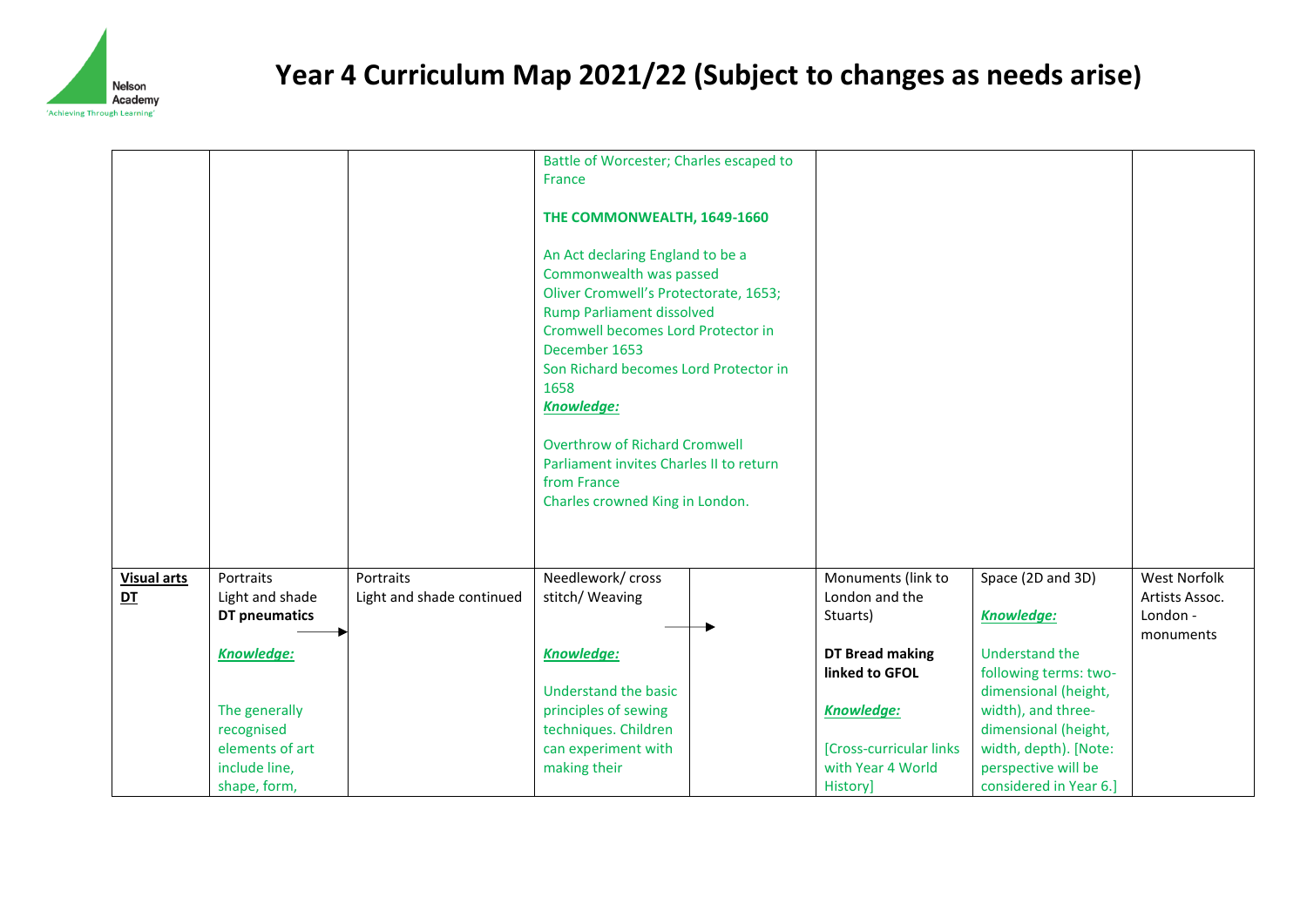

| space, light,      | own cross-stitch          |                             | Observe the             |
|--------------------|---------------------------|-----------------------------|-------------------------|
| texture, and       | design and                | <b>Become familiar with</b> | relationship between    |
| colour. In Year 4, | appreciate the time       | the public                  | two-dimensional and     |
| build on what the  | and effort involved in    | monuments of                | three-dimensional       |
| children have      | needlework.               | English history for         | shapes: square to       |
| learned in earlier | Understand the basic      | instance: St. Paul's        | cube,                   |
| years as you       | principles of weaving     | Cathedral, London           | triangle to pyramid,    |
| introduce          | Recognise                 | <b>Bridge</b>               | circle to sphere and    |
| concepts of light, | embroidery and            |                             | cylinder.               |
| space and design.  | tapestry and discuss      |                             | Observe how artists     |
|                    | examples:                 |                             | can make what they      |
| <b>LIGHT</b>       | Kate Farrer, Icarus,      |                             | depict look three-      |
|                    | 2012 (Artist's            |                             | dimensional, despite    |
| Observe how        | Collection, now on        |                             | working in two          |
| artists use light  | display at the Royal      |                             | dimensions, by          |
| and shadow (to     | School of                 |                             | creating an illusion of |
| focus our          | Needlework at             |                             | depth. Also examine     |
| attention, create  | <b>Hampton Court)</b>     |                             | the foreground,         |
| mood, etc.) in:    | [Cross-curricular         |                             | middle ground, and      |
| Caravaggio,        | connections with          |                             | background in           |
| Supper at          | Icarus by Matisse and     |                             | paintings, including:   |
| Emmaus, 1601       | with Year 3 and Year      |                             | Pieter Bruegel the      |
| (National Gallery, | 4 Language and            |                             | Younger, The Peasant    |
| London) [Explain   | Literature: Ancient       |                             | Wedding, 1620           |
| that Caravaggio    | <b>Greek and Roman</b>    |                             | (National Gallery of    |
| pioneered a very   | Mythology]                |                             | Ireland, Dublin)        |
| dramatic lighting  | Christ's Charge to        |                             | Jean-François Millet,   |
| contrasting dark   | Peter tapestry            |                             | The Gleaners, 1857      |
| shade with bright  | commissioned by           |                             | (Musée d'Orsay, Paris)  |
| light, known as    | King Charles I and        |                             |                         |
| 'chiaroscuro',     | made in Mortlake          |                             |                         |
| combining the      | (Forde Abbey,             |                             |                         |
| Italian words for  | <b>Boughton House,</b>    |                             |                         |
| light and dark.]   | <b>Belvoir Castle and</b> |                             |                         |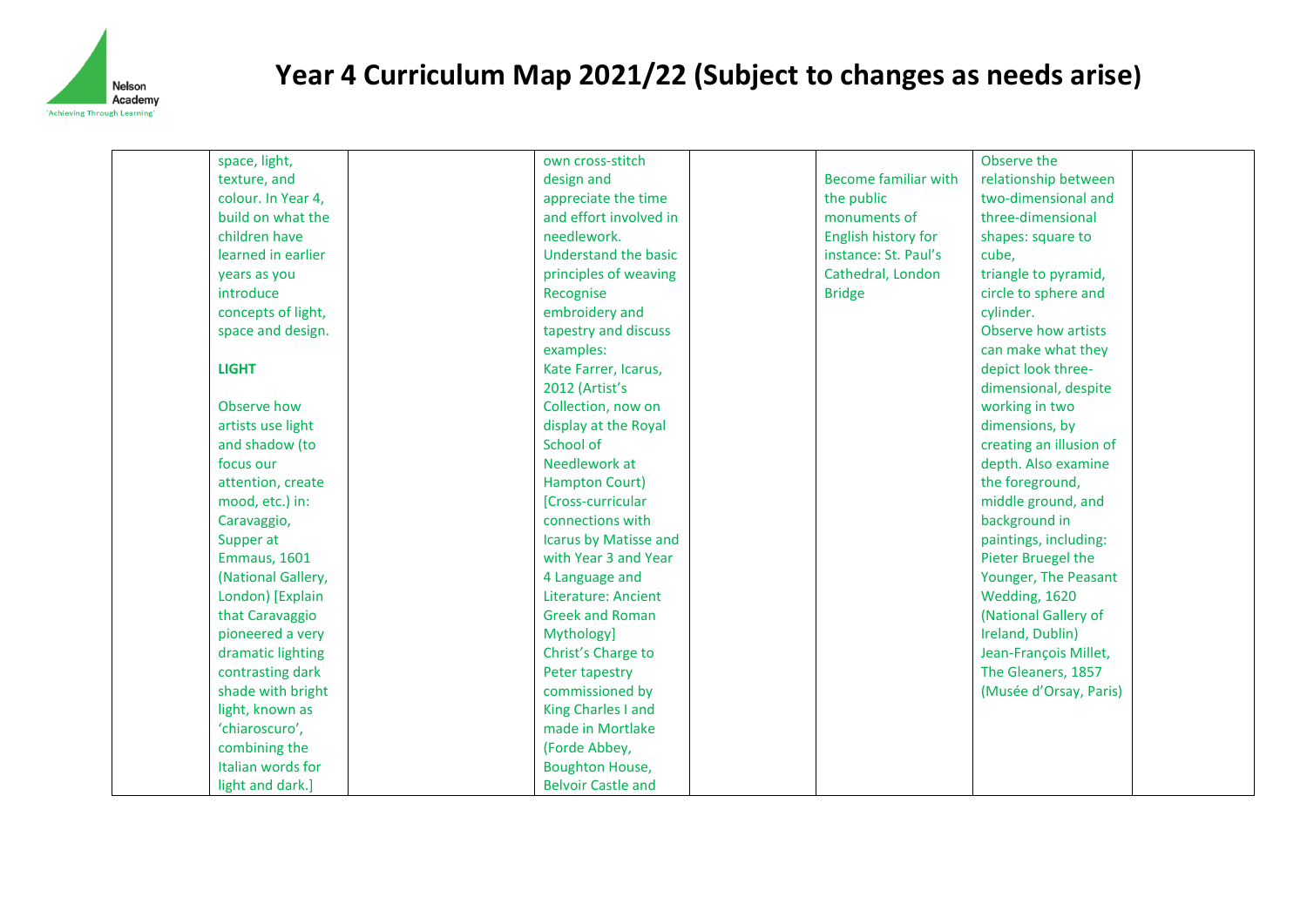

|              | Rembrandt van                      |               | <b>Chatsworth House)</b>   |               |                       |               |  |
|--------------|------------------------------------|---------------|----------------------------|---------------|-----------------------|---------------|--|
|              | Rijn, Belshazzar's                 |               | and original cartoons      |               |                       |               |  |
|              | Feast, 1636                        |               | by Raphael (Victoria       |               |                       |               |  |
|              | (National Gallery,                 |               | and Albert Museum,         |               |                       |               |  |
|              | London)                            |               | London)                    |               |                       |               |  |
|              | Johannes                           |               | Norman Hartnell,           |               |                       |               |  |
|              | Vermeer, The                       |               | Queen Elizabeth II's       |               |                       |               |  |
|              |                                    |               | <b>Coronation Robes</b>    |               |                       |               |  |
|              | Milkmaid, c. 1658<br>(Rijksmuseum, |               | (Royal Collection)         |               |                       |               |  |
|              | Amsterdam)                         |               | Royal School of            |               |                       |               |  |
|              | <b>Joseph Mallord</b>              |               | Needlework, Queen          |               |                       |               |  |
|              | William Turner,                    |               | Elizabeth II's Robes of    |               |                       |               |  |
|              | The Fighting                       |               | <b>Estate (Royal</b>       |               |                       |               |  |
|              | Temeraire, 1859                    |               | Collection)                |               |                       |               |  |
|              | (National Gallery,                 |               | Royal School of            |               |                       |               |  |
|              | London)                            |               | Needlework, Kate           |               |                       |               |  |
|              |                                    |               | <b>Middleton's Wedding</b> |               |                       |               |  |
|              |                                    |               | <b>Dress (Royal</b>        |               |                       |               |  |
|              |                                    |               | Collection)                |               |                       |               |  |
| <b>Music</b> | Abba                               | Glockenspiels | Blackbird                  | Glockenspiels | Stop!                 | Glockenspiels |  |
|              |                                    |               |                            |               |                       |               |  |
|              |                                    |               |                            |               |                       |               |  |
|              |                                    |               |                            |               | Knowledge/Skills:     |               |  |
|              | Knowledge/Skills:                  |               | Knowledge/Skills:          |               | Theme: Grime and      |               |  |
|              | ABBA's<br>music.                   |               | Themes:<br><b>The</b>      |               |                       |               |  |
|              | Facts/info: ABBA                   |               | Beatles,<br>equality       |               | other styles of       |               |  |
|              | was a Swedish                      |               | and civil<br>rights.       |               | music. Facts/info:    |               |  |
|              |                                    |               |                            |               | Stop! is a song/rap   |               |  |
|              | group<br>pop                       |               | Facts/info:<br>The         |               | written in a Grime    |               |  |
|              | formed in 1972.                    |               | Beatles helped to          |               | style for you to      |               |  |
|              | Listen to 4 other                  |               | reshape<br>Western         |               | compose your own      |               |  |
|              | <b>ABBA</b>                        |               | Pop music in the           |               | lyrics.               |               |  |
|              | songs/pieces: •                    |               | 1960s and are one          |               | Listen to 5 pieces of |               |  |
|              | Mamma Mia •                        |               | of<br>the<br>most          |               | music in different    |               |  |
|              | Dancing Queen .                    |               | successful<br>bands        |               |                       |               |  |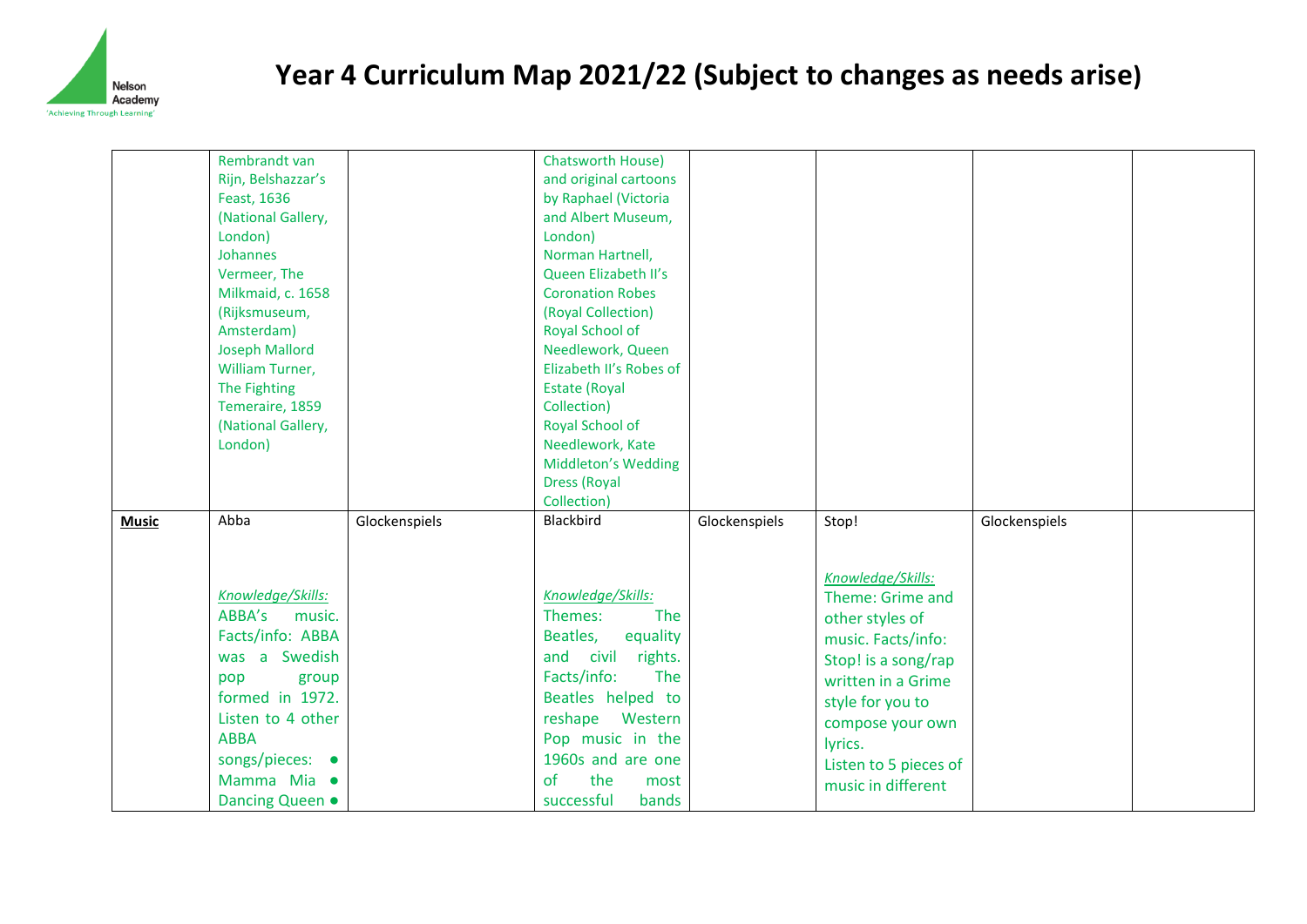

| Winner<br>The              | ever. The Beatles          | styles: • Gotta Be     |
|----------------------------|----------------------------|------------------------|
| Takes It All .             | had four members:          | Me performed by        |
| Waterloo<br>$\bullet$      | John Lennon, Paul          | Secret Agent 23        |
| Super Trouper •            | McCartney, George          | Skidoo (Hip Hop) ·     |
| Thank You For              | Harrison and Ringo         | Radetzky March by      |
| <b>Music</b><br><b>The</b> | Starr. In the 1950s        | Strauss (Classical) ·  |
| Vocabulary:                | and 1960s, slavery         | Can't Stop The         |
| Keyboard,                  | had been abolished         | Feeling! by Justin     |
| electric<br>guitar,        | America, but<br>in.        | <b>Timberlake (Pop</b> |
| bass,                      | racism was still rife      | with Soul, Funk and    |
| drums.improvise,           | life wasn't<br>and         | Disco influence) ·     |
| compose,                   | equal for African          | Libertango by Astor    |
| melody,<br>pulse,          | Americans. The civil       | Piazzolla (Tango) ·    |
| rhythm,<br>pitch,          | rights movement -          | Mas Que Nada           |
| tempo,                     | led<br>by<br><b>Martin</b> | performed by           |
| dynamics,                  | Luther King Jr. -          | Sergio Mendes and      |
| texture                    | challenged<br>this.        | the Black Eyed Peas    |
| structure,                 | There was a huge           | (Bossa Nova and        |
| compose,                   | for<br>struggle            | Hip Hop)               |
| improvise, hook,           | equality. Lots of          | Vocabulary:            |
| riff, melody, solo,        | dreadful<br>things         | Musical style,         |
| pentatonic scale,          | were going on and          | rapping, lyrics,       |
| unison                     | people were dying.         | choreography,          |
|                            | After reading about        | digital/electronic     |
|                            | this, Paul wrote the       | sounds, turntables,    |
|                            | <b>Blackbird</b><br>song   | synthesisers,          |
|                            | black<br>about<br>a        | drums, unison,         |
|                            | woman, in support          | pulse, rhythm,         |
|                            | of the Black Power         | pitch, tempo,          |
|                            | Movement.                  | dynamics, texture      |
|                            |                            | structure, compose,    |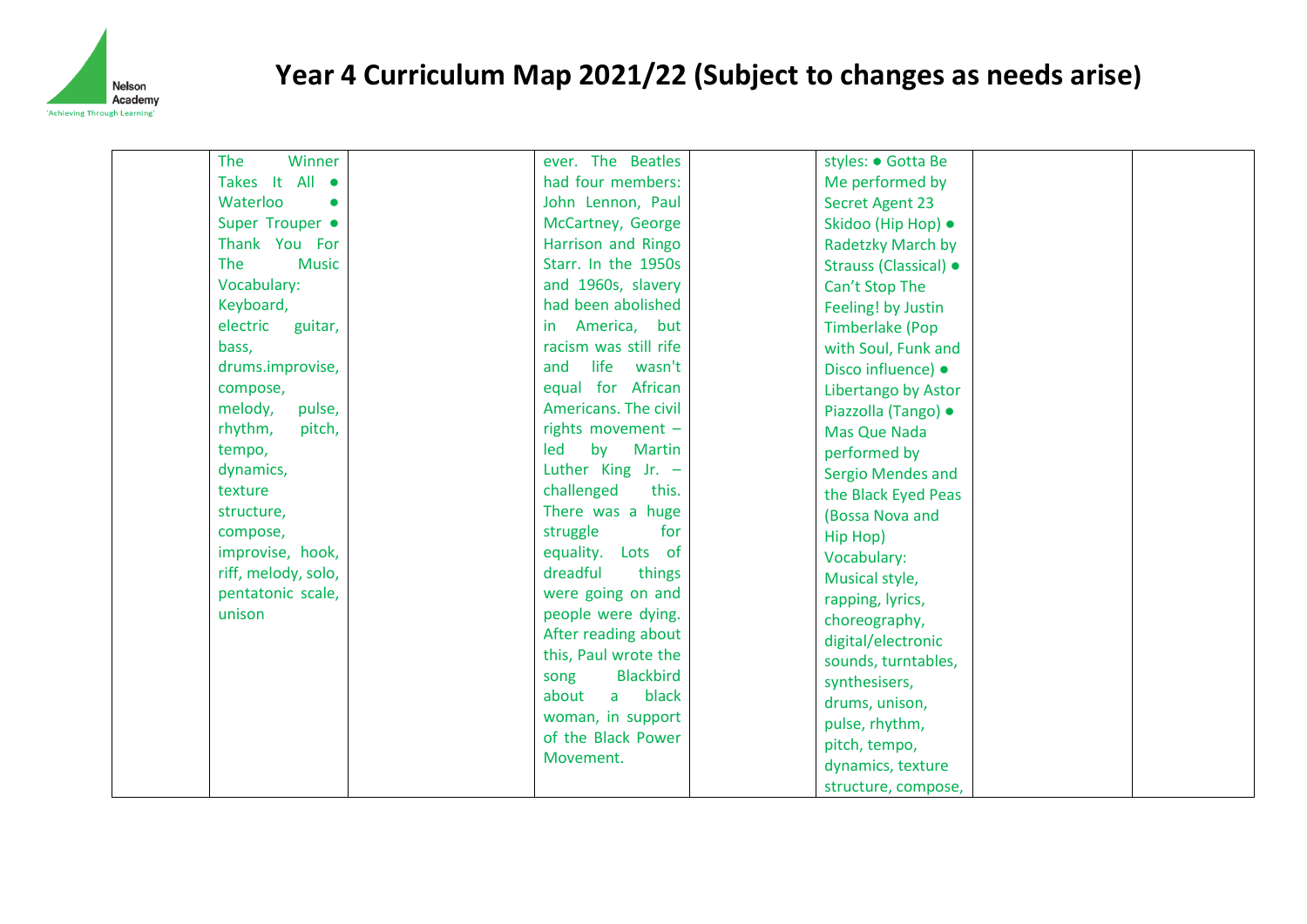

|                  |                                             |                          |                             |                       | improvise, hook,     |                             |              |
|------------------|---------------------------------------------|--------------------------|-----------------------------|-----------------------|----------------------|-----------------------------|--------------|
|                  |                                             |                          |                             |                       | riff, melody, solo   |                             |              |
| <b>MFL</b>       | Unit $1/2$ recap -                          | Unit 4                   | Unit 5                      | Unit 6                | Unit 7               |                             | French Café  |
|                  | how are you,                                | <b>Les Animaux</b>       | La Famille                  | <b>Bon</b>            | Encore!              |                             |              |
|                  | name, numbers,                              | Lesson 1                 | Lesson 1                    | anniversaire!         | Lesson 1/2           | <b>See Rigolo Scheme of</b> | Language day |
|                  | colours and                                 | Animals and pets         | Members of your             | Lesson 1              | revision of people   | <b>work Mapping Grid</b>    |              |
|                  | classroom                                   | Lesson 2                 | family                      | Snacks                | descriptions         |                             |              |
|                  | instructions                                | Numbers to 20            | Lesson 2                    | Lesson 2              | Lesson 3             |                             |              |
|                  |                                             |                          | The alphabet                | Opinions about        | <b>Nationalities</b> |                             |              |
|                  |                                             | Unit 3/4 test            | Lesson 3                    | food                  | Lesson 4             |                             |              |
|                  |                                             |                          | Household items             | Lesson 3              | Giving               |                             |              |
|                  | <b>See Rigolo Scheme</b><br>of work Mapping |                          | Lesson 4                    | Numbers to 30         | characteristics      |                             |              |
|                  | Grid                                        | See Rigolo Scheme of     | prepositions                | Lesson 4              |                      |                             |              |
|                  |                                             | <b>work Mapping Grid</b> |                             | Months of the         |                      |                             |              |
|                  |                                             |                          | <b>See Rigolo Scheme of</b> | year                  |                      |                             |              |
|                  |                                             |                          | <b>work Mapping Grid</b>    | Lesson 5              |                      |                             |              |
|                  |                                             |                          |                             | Dates and             |                      |                             |              |
|                  |                                             |                          |                             | birthdays             |                      |                             |              |
|                  |                                             |                          |                             |                       |                      |                             |              |
|                  |                                             |                          |                             | Unit 5/6 test         |                      |                             |              |
|                  |                                             |                          |                             |                       |                      |                             |              |
|                  |                                             |                          |                             |                       |                      |                             |              |
|                  |                                             |                          |                             |                       |                      |                             |              |
|                  |                                             |                          |                             | <b>See Rigolo</b>     |                      |                             |              |
|                  |                                             |                          |                             | <b>Scheme of work</b> |                      |                             |              |
|                  |                                             |                          |                             | <b>Mapping Grid</b>   |                      |                             |              |
|                  |                                             |                          |                             |                       |                      |                             |              |
|                  |                                             |                          |                             |                       |                      |                             |              |
| <b>Computing</b> | The Internet                                |                          | Programming:                |                       | Audio editing        |                             |              |
|                  |                                             |                          | Repetition                  |                       |                      |                             |              |
|                  | <b>Knowledge:</b>                           |                          |                             |                       | <b>Knowledge:</b>    |                             |              |
|                  |                                             |                          | <b>Knowledge:</b>           |                       |                      |                             |              |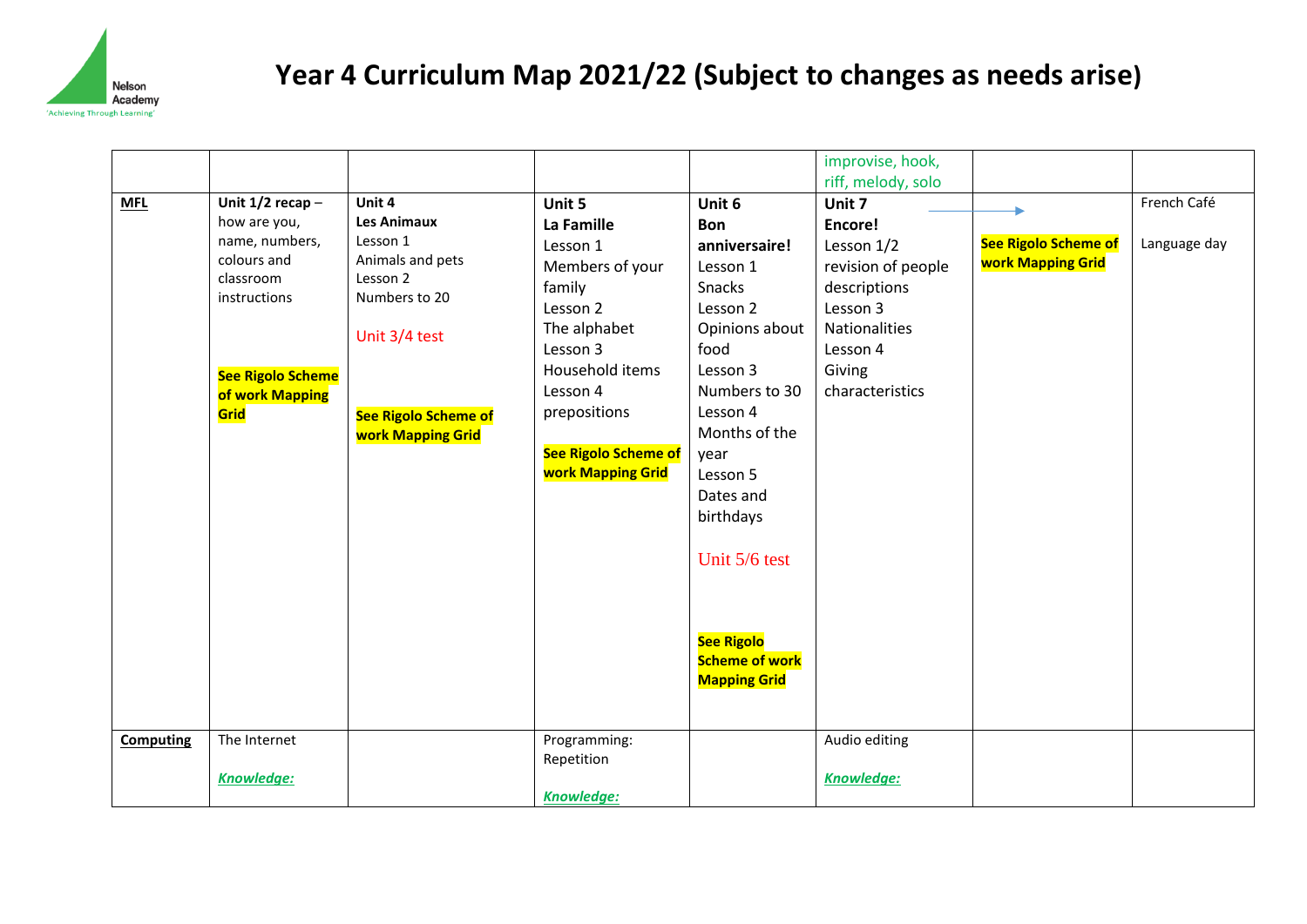

|           | Pupils will apply      |       |                           |               | <b>Pupils will initially</b> |            |  |
|-----------|------------------------|-------|---------------------------|---------------|------------------------------|------------|--|
|           | their knowledge        |       | This unit is the first of |               | examine devices              |            |  |
|           | and understanding      |       | the two                   |               | capable of recording         |            |  |
|           | of networks, to        |       | programming units in      |               | digital audio, which         |            |  |
|           | appreciate the         |       | Year 4, and looks at      |               | will include                 |            |  |
|           | internet as a          |       | repetition and loops      |               | identifying the input        |            |  |
|           | network of             |       | within programming.       |               | device (microphone)          |            |  |
|           | networks which         |       | Pupils will create        |               | and output devices           |            |  |
|           | need to be kept        |       | programs by               |               | (speaker or                  |            |  |
|           | secure. They will      |       | planning, modifying,      |               | headphones) if               |            |  |
|           | learn that the         |       | and testing               |               | available. Pupils will       |            |  |
|           | World Wide Web         |       | commands to create        |               | discuss the ownership        |            |  |
|           | is part of the         |       | shapes and patterns.      |               | of digital audio and         |            |  |
|           | internet, and be       |       | They will use Logo, a     |               | the copyright                |            |  |
|           | given                  |       | text-based                |               | implications of              |            |  |
|           | opportunities to       |       | programming               |               | duplicating the work         |            |  |
|           | explore the World      |       | language.                 |               | of others. In order to       |            |  |
|           | Wide Web for           |       |                           |               | record audio                 |            |  |
|           | themselves to          |       |                           |               | themselves, pupils           |            |  |
|           | learn about who        |       |                           |               | will use Audacity to         |            |  |
|           | owns content and       |       |                           |               | produce a podcast,           |            |  |
|           | what they can          |       |                           |               | which will include           |            |  |
|           | access, add, and       |       |                           |               | editing their work,          |            |  |
|           | create. Finally they   |       |                           |               | adding multiple              |            |  |
|           | will evaluate          |       |                           |               | tracks, and opening          |            |  |
|           | online content to      |       |                           |               | and saving the audio         |            |  |
|           | decide how             |       |                           |               | files. Finally, they will    |            |  |
|           | honest, accurate,      |       |                           |               | evaluate their work          |            |  |
|           | or reliable it is, and |       |                           |               | and give feedback to         |            |  |
|           | understand the         |       |                           |               | their peers.                 |            |  |
|           | consequences of        |       |                           |               |                              |            |  |
|           | false information.     |       |                           |               |                              |            |  |
| <b>PE</b> | Cardio Drumming        | Dance | Gymnastics                | Racket skills | Athletics                    | <b>OAA</b> |  |
|           |                        |       |                           |               |                              |            |  |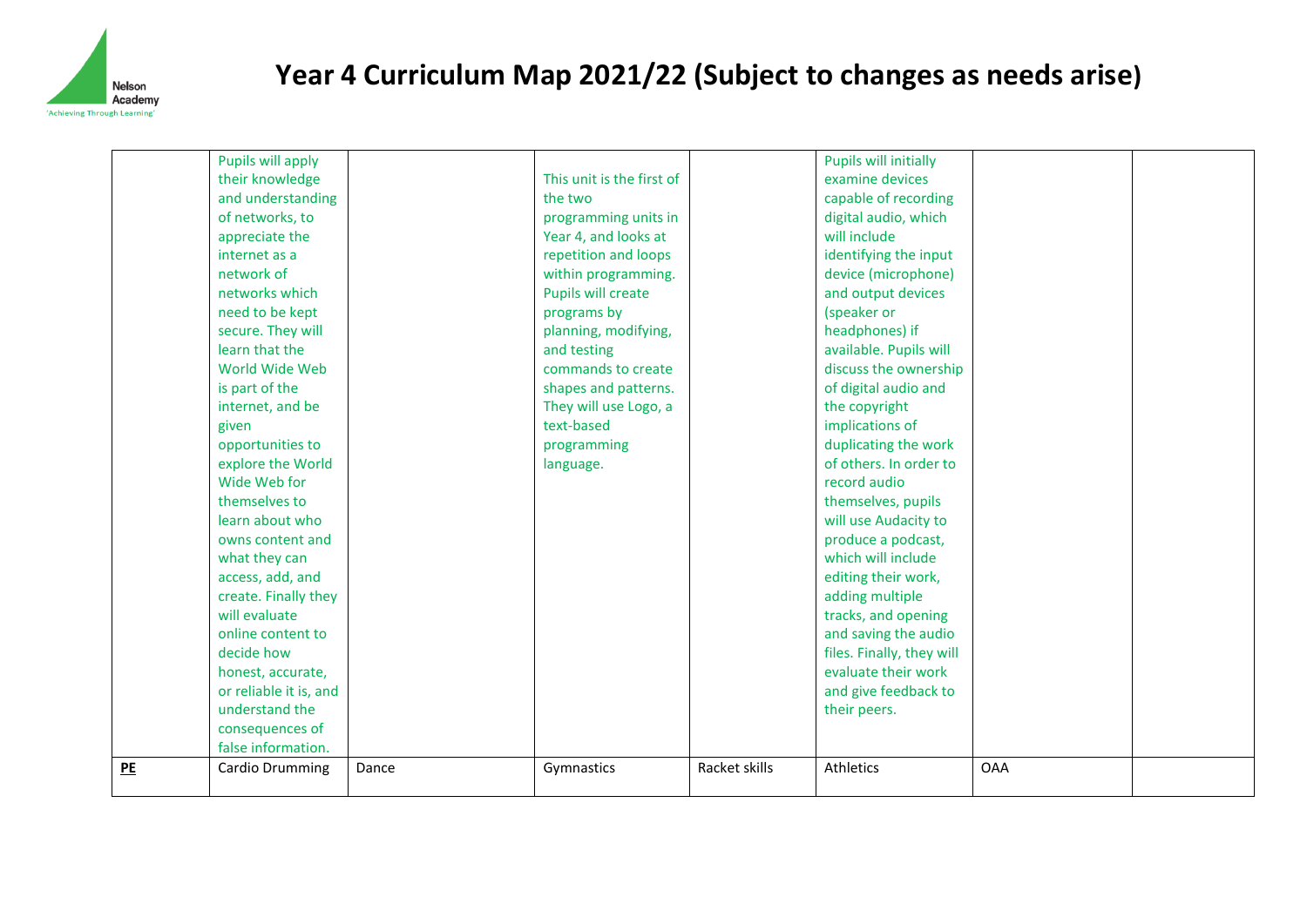

|           | <b>Knowledge:</b>        | <b>Knowledge:</b>                   | <b>Knowledge:</b>     | <b>Knowledge:</b>  | <b>Knowledge:</b>       | <b>Knowledge:</b>     |               |
|-----------|--------------------------|-------------------------------------|-----------------------|--------------------|-------------------------|-----------------------|---------------|
|           | <b>Read and follow</b>   |                                     |                       |                    |                         |                       |               |
|           | symbols for              | Vary speed and levels               | Plan, perform and     | Follow the         | Sprint over a short     | Use basic maps and    |               |
|           | movements in a           | within a dance sequence             | repeat fluent         | formal rules of    | distance                | diagrams to orientate |               |
|           | sequence.                | Link movements into                 | gymnastic sequences,  | the game and       | Pace running over       | themselves and to     |               |
|           | <b>Build stamina and</b> | dance sequences                     | linking still shapes  | demonstrate        | longer distances        | move from one place   |               |
|           | fitness.                 | Use movement patterns to            | with travelling       | they can play      | Develop technique to    | to another            |               |
|           | Move to music            | create dance phrases on             | Show changes of       | fairly             | be able to throw        | Adjusts plans and     |               |
|           | with co-ordination.      | their own.                          | direction, speed and  | Develop the skills | further                 | actions depending on  |               |
|           |                          | Begin to perform longer             | level during a        | of forehand or     | Jump in a number of     | changing situations   |               |
|           | <b>Ball skills</b>       | dances clearly and                  | gymnastic sequence    | backhand when      | ways (1-1, 2-1, 1-2, 2- |                       |               |
|           |                          | fluently.                           | Create successful and | playing racket     | 2), using a run-up      |                       |               |
|           | <b>Knowledge:</b>        | Show a good sense of                | stable balances and   | games, showing     | where appropriate       |                       |               |
|           |                          | rhythm and style when               | shapes                | control when       |                         |                       |               |
|           | Strike, pass and         | performing                          | Decide on strategies, | hitting            |                         |                       |               |
|           | stop with control        |                                     | skills and equipment  |                    |                         |                       |               |
|           | and clear sense of       |                                     | needed to complete    |                    |                         |                       |               |
|           | direction                |                                     | a challenge based on  |                    |                         |                       |               |
|           | Follow the formal        |                                     | previous experience   |                    |                         |                       |               |
|           | rules of the game        |                                     |                       |                    |                         |                       |               |
|           | and demonstrate          |                                     |                       |                    |                         |                       |               |
|           | they can play fairly     |                                     |                       |                    |                         |                       |               |
|           | Keep possession of       |                                     |                       |                    |                         |                       |               |
|           | a ball with a            |                                     |                       |                    |                         |                       |               |
|           | hockey stick.            |                                     |                       |                    |                         |                       |               |
|           | Show awareness           |                                     |                       |                    |                         |                       |               |
|           | and accuracy in          |                                     |                       |                    |                         |                       |               |
|           | passing                  |                                     |                       |                    |                         |                       |               |
| <b>RE</b> | <b>Judaism</b>           | Christianity                        | Judaism               | Christianity       | Judaism                 | Christianity          | Harvest       |
|           |                          |                                     |                       |                    |                         |                       | Carol Concert |
|           | <b>Knowledge:</b>        | <b>Knowledge:</b>                   | <b>Knowledge:</b>     | <b>Knowledge:</b>  | <b>Knowledge:</b>       | <b>Knowledge:</b>     | Easter        |
|           | How special is the       | <b>Significance of the Nativity</b> | How important is it   |                    | What is the best way    | Do people need to go  |               |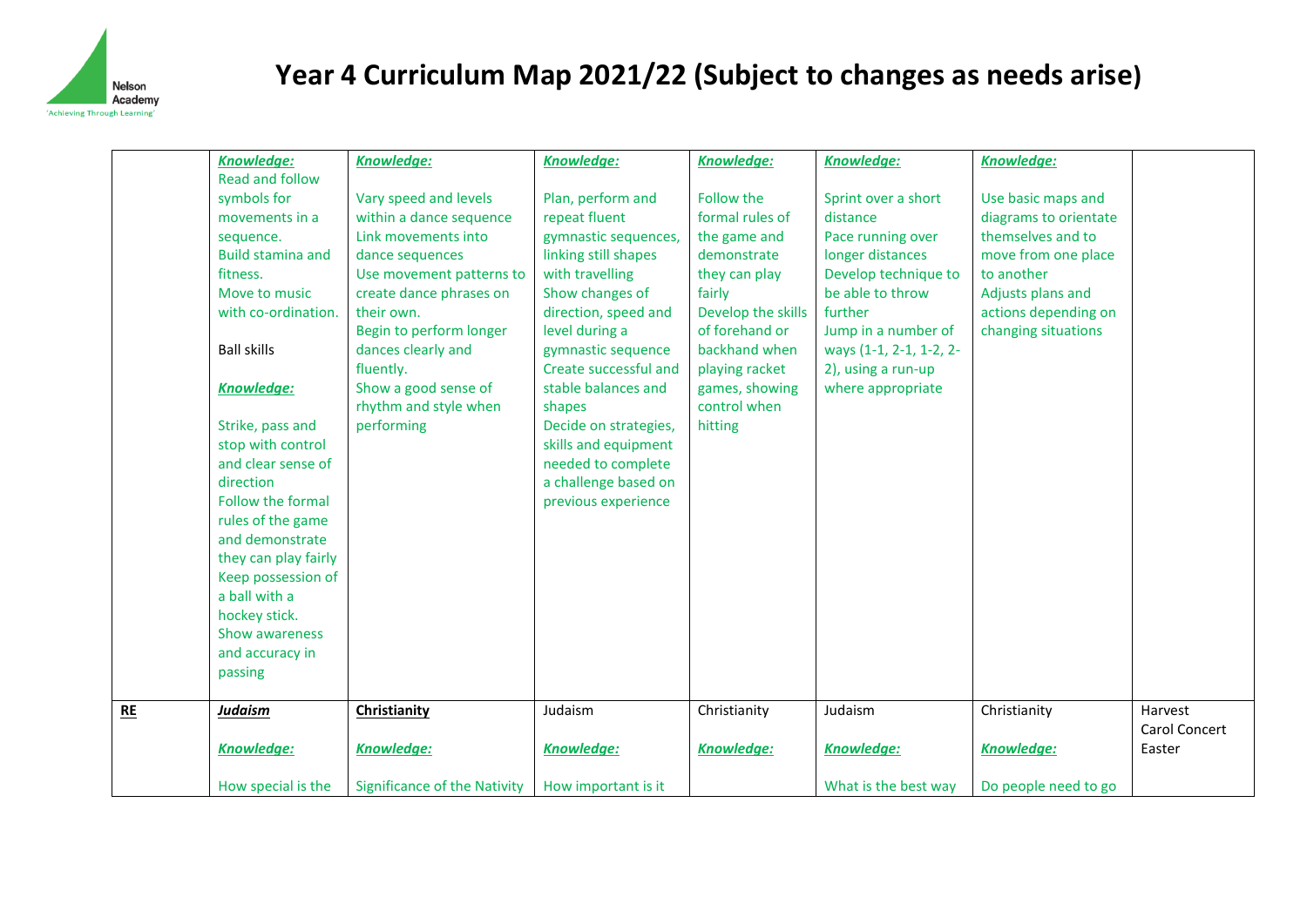

|                                   | relationship Jews<br>have with $God? -$<br>sacred texts, does<br>participating in<br>worship help<br>people to feel<br>closer to God or<br>their faith<br>community.                                                                      | story. DO sacred texts<br>have to be true to help<br>people understand their<br>religion? Can the arts help<br>to communicate religious<br>beliefs?                                  | for Jewish people to<br>do what God asks<br>them to do?<br>DO religious people<br>lead better lives?<br>Is religion the most<br>important influence<br>and inspiration in<br>everyone's life?                                                     | Is forgiveness<br>always possible?<br>Do religious<br>people lead<br>better lives?<br>Do all religious<br>beliefs influence<br>people to<br>behave well<br>towards others?                                                                                  | for a Jew to show<br>commitment to God?<br>Do religious people<br>lead better lives?<br>Is religion the most<br>important influence<br>and inspiration in<br>everyone's life.                                                                      | to church to show<br>they are Christians?<br>Does participating in<br>worship help people<br>to feel closer to God<br>or their faith<br>community.                                                                                                                                                                                     | Spring $1 -$<br>visitors for<br>Judaism |
|-----------------------------------|-------------------------------------------------------------------------------------------------------------------------------------------------------------------------------------------------------------------------------------------|--------------------------------------------------------------------------------------------------------------------------------------------------------------------------------------|---------------------------------------------------------------------------------------------------------------------------------------------------------------------------------------------------------------------------------------------------|-------------------------------------------------------------------------------------------------------------------------------------------------------------------------------------------------------------------------------------------------------------|----------------------------------------------------------------------------------------------------------------------------------------------------------------------------------------------------------------------------------------------------|----------------------------------------------------------------------------------------------------------------------------------------------------------------------------------------------------------------------------------------------------------------------------------------------------------------------------------------|-----------------------------------------|
| <b>RSHE</b>                       | Asking for help<br><b>Skill Builders</b><br>Knowledge:<br>By the end of this<br>unit pupils:<br>Pupils can<br>recognise when<br>they may need<br>help to manage<br>a situation and<br>have<br>developed the<br>skills to ask for<br>help. | My Feelings<br><b>Skill Builders</b><br><b>Knowledge:</b><br>Pupils can recognise and<br>respond to a wide range of<br>emotions in themselves<br>and others, and ways to<br>respond. | My Body<br><b>Skill Builders</b><br><b>Knowledge:</b><br>By the end of this<br>unit pupils:<br>Pupils can reflect on<br>how their body has<br>changed and<br>anticipate body<br>changes,<br>understanding that<br>some are related to<br>puberty. | My relationships<br><b>Skill Builders</b><br><b>Knowledge:</b><br>By the end of<br>this unit pupils:<br>Pupils are able to<br>judge what kind<br>of physical<br>behaviours and<br>contact are<br>acceptable and<br>unacceptable,<br>and ways to<br>respond. | My Beliefs<br><b>Skill Builders</b><br><b>Knowledge:</b><br>By the end of this unit<br>pupils:<br>Pupils recognise<br>differences and<br>similarities between<br>people arise from a<br>number of factors Inc.<br>family and personal<br>identity. | My rights and<br>responsibilities<br><b>Skill Builders</b><br>Knowledge:<br>By the end of this unit<br>pupils:<br>Pupils know marriage<br>is a commitment<br>freely entered into by<br>both people, and that<br>no one should marry if<br>they don't absolutely<br>want to or are not<br>making the decision<br>freely for themselves. |                                         |
| Local<br>history and<br>geography | Map work linked<br>to Norfolk                                                                                                                                                                                                             | Local animal classifications<br>Wicken Fen?                                                                                                                                          | Oliver Cromwell's<br>house in Ely                                                                                                                                                                                                                 | St Winnold's<br>horse fair in                                                                                                                                                                                                                               |                                                                                                                                                                                                                                                    |                                                                                                                                                                                                                                                                                                                                        | Downham<br>History Tour-                |